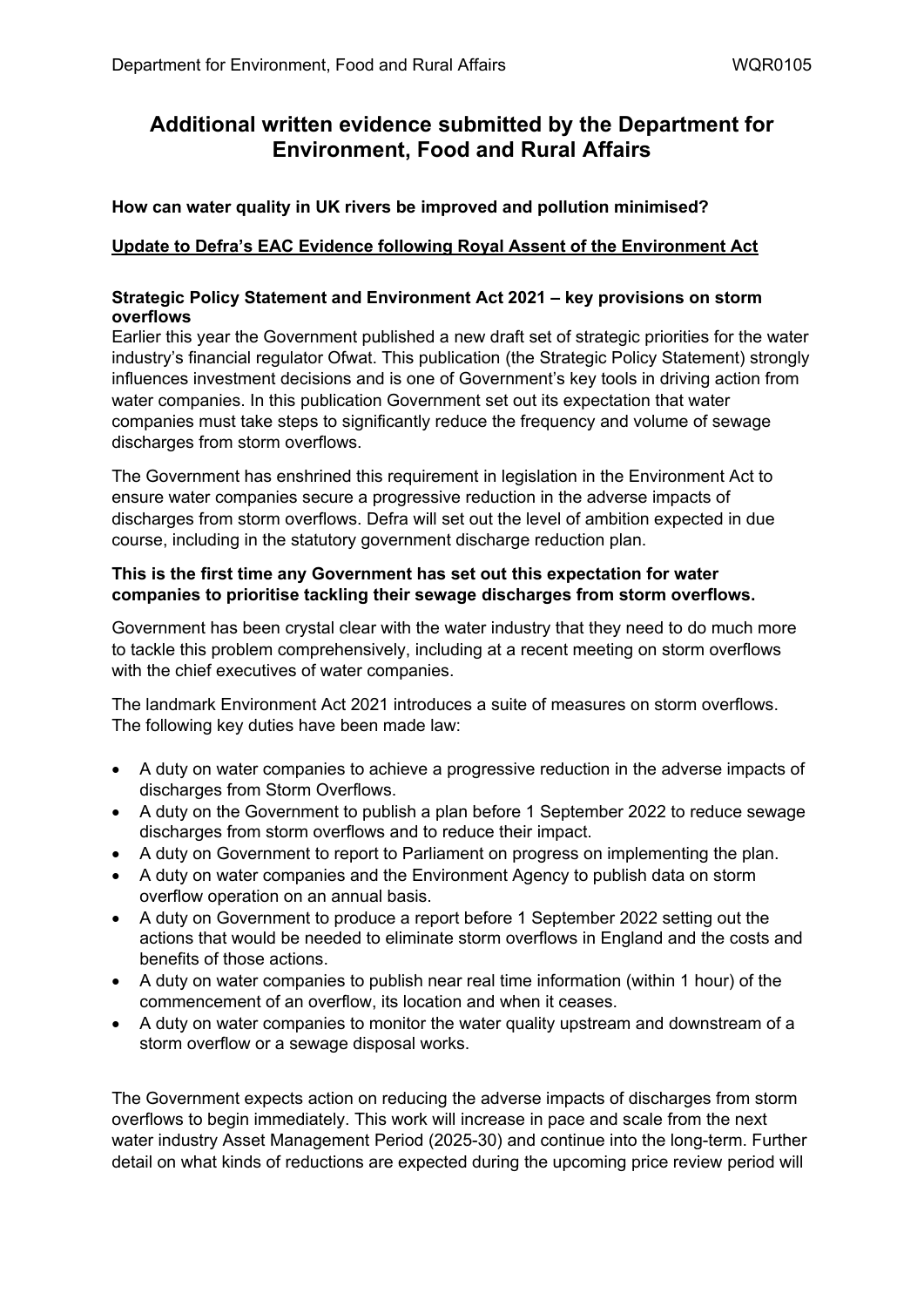be set out during the price review process – the Government, Ofwat and the Environment Agency all have roles to play in clarifying this detail.

The additional monitoring requirements placed on water companies will also add considerably to the available monitoring information on which Government can take further action. The recent launch of investigations by both the Environment Agency and Ofwat into sewage treatment works are an example of this, where new checks by the Environment Agency led to water companies admitting that they could be releasing unpermitted sewage discharges into rivers and watercourses ([Water](https://www.gov.uk/government/news/water-companies-could-face-legal-action-after-investigation-launched-into-sewage-treatment-works) [companies](https://www.gov.uk/government/news/water-companies-could-face-legal-action-after-investigation-launched-into-sewage-treatment-works) [could](https://www.gov.uk/government/news/water-companies-could-face-legal-action-after-investigation-launched-into-sewage-treatment-works) [face](https://www.gov.uk/government/news/water-companies-could-face-legal-action-after-investigation-launched-into-sewage-treatment-works) [legal](https://www.gov.uk/government/news/water-companies-could-face-legal-action-after-investigation-launched-into-sewage-treatment-works) [action](https://www.gov.uk/government/news/water-companies-could-face-legal-action-after-investigation-launched-into-sewage-treatment-works) [after](https://www.gov.uk/government/news/water-companies-could-face-legal-action-after-investigation-launched-into-sewage-treatment-works) [investigation](https://www.gov.uk/government/news/water-companies-could-face-legal-action-after-investigation-launched-into-sewage-treatment-works) [launched](https://www.gov.uk/government/news/water-companies-could-face-legal-action-after-investigation-launched-into-sewage-treatment-works) [into](https://www.gov.uk/government/news/water-companies-could-face-legal-action-after-investigation-launched-into-sewage-treatment-works) [sewage](https://www.gov.uk/government/news/water-companies-could-face-legal-action-after-investigation-launched-into-sewage-treatment-works) [treatment](https://www.gov.uk/government/news/water-companies-could-face-legal-action-after-investigation-launched-into-sewage-treatment-works) [works](https://www.gov.uk/government/news/water-companies-could-face-legal-action-after-investigation-launched-into-sewage-treatment-works) [-](https://www.gov.uk/government/news/water-companies-could-face-legal-action-after-investigation-launched-into-sewage-treatment-works) [GOV.UK](https://www.gov.uk/government/news/water-companies-could-face-legal-action-after-investigation-launched-into-sewage-treatment-works) [\(www.gov.uk\)](https://www.gov.uk/government/news/water-companies-could-face-legal-action-after-investigation-launched-into-sewage-treatment-works)). The Government has been repeatedly clear that any issues of non-compliance need to be urgently addressed and remains in close contact with the regulators about any fines, prosecutions or other enforcement action that is deemed necessary.

Currently 80% of storm overflows have Event Duration Monitors and all overflows will be monitored by the end of 2023, allowing water companies to report the frequency and duration of spills to the Environment Agency (EA) each year. The installation of new water quality monitors is expected to begin in the next Price Review cycle (2025-2030).

## **Update to previous responses**

**Question 4: What is the impact of plastic pollution and other materials on drainage and water quality in rivers and what should be done to mitigate it?**

**Wet Wipes – call for evidence on commonly littered and problematic plastic items** Water UK research has identified that wet wipes are a frequent cause of sewer blockages as a result of being flushed down the toilet. Indeed, wet wipes make up 93% of the material that causes sewer blockages, which themselves cost the water industry in England and Wales £100 million a year. Wet wipes are commonly made from plastic, among other materials. When incorrectly disposed of, all wipes may cause damage to the sewer system.

The Government is committed to tackling the issues caused by wet wipes and has recently launched a call for evidence on commonly littered and problematic plastics. This includes a section on wet wipes, which asks questions about a possible ban on wet wipes containing plastic and any necessary exemptions, mandatory labelling for all wet wipes, a mandatory 'flushability' standard, and alternatives to wet wipes containing plastic. Please find the call for evidence linked: [Call](https://consult.defra.gov.uk/environmental-quality/call-for-evidence-on-commonly-littered-and-problem/) [for](https://consult.defra.gov.uk/environmental-quality/call-for-evidence-on-commonly-littered-and-problem/) [evidence](https://consult.defra.gov.uk/environmental-quality/call-for-evidence-on-commonly-littered-and-problem/) [on](https://consult.defra.gov.uk/environmental-quality/call-for-evidence-on-commonly-littered-and-problem/) [commonly](https://consult.defra.gov.uk/environmental-quality/call-for-evidence-on-commonly-littered-and-problem/) [littered](https://consult.defra.gov.uk/environmental-quality/call-for-evidence-on-commonly-littered-and-problem/) [and](https://consult.defra.gov.uk/environmental-quality/call-for-evidence-on-commonly-littered-and-problem/) [problematic](https://consult.defra.gov.uk/environmental-quality/call-for-evidence-on-commonly-littered-and-problem/) [plastic](https://consult.defra.gov.uk/environmental-quality/call-for-evidence-on-commonly-littered-and-problem/) [items](https://consult.defra.gov.uk/environmental-quality/call-for-evidence-on-commonly-littered-and-problem/) [-](https://consult.defra.gov.uk/environmental-quality/call-for-evidence-on-commonly-littered-and-problem/) [Defra](https://consult.defra.gov.uk/environmental-quality/call-for-evidence-on-commonly-littered-and-problem/) [-](https://consult.defra.gov.uk/environmental-quality/call-for-evidence-on-commonly-littered-and-problem/) [Citizen](https://consult.defra.gov.uk/environmental-quality/call-for-evidence-on-commonly-littered-and-problem/) [Space](https://consult.defra.gov.uk/environmental-quality/call-for-evidence-on-commonly-littered-and-problem/)

The Government is considering strict new standards for wet wipes and intends to develop a combined approach that takes into account the negative impact of such products on sewerage systems (i.e. sewerage system blockages), plastic pollution and marine litter.

The wet wipes chapter of the problematic plastics call for evidence will enable Government to gauge public views on the proposed policy options to tackle the negative effects of wet wipes containing plastic and build our evidence and knowledge base to inform the policy approach.

This is a complex issue as wet wipes are used for a wide range of applications, including in clinical settings, by the NHS and by those with disabilities. If the Government takes forward work on a ban, it will ensure that any necessary exemptions are included, as is the case with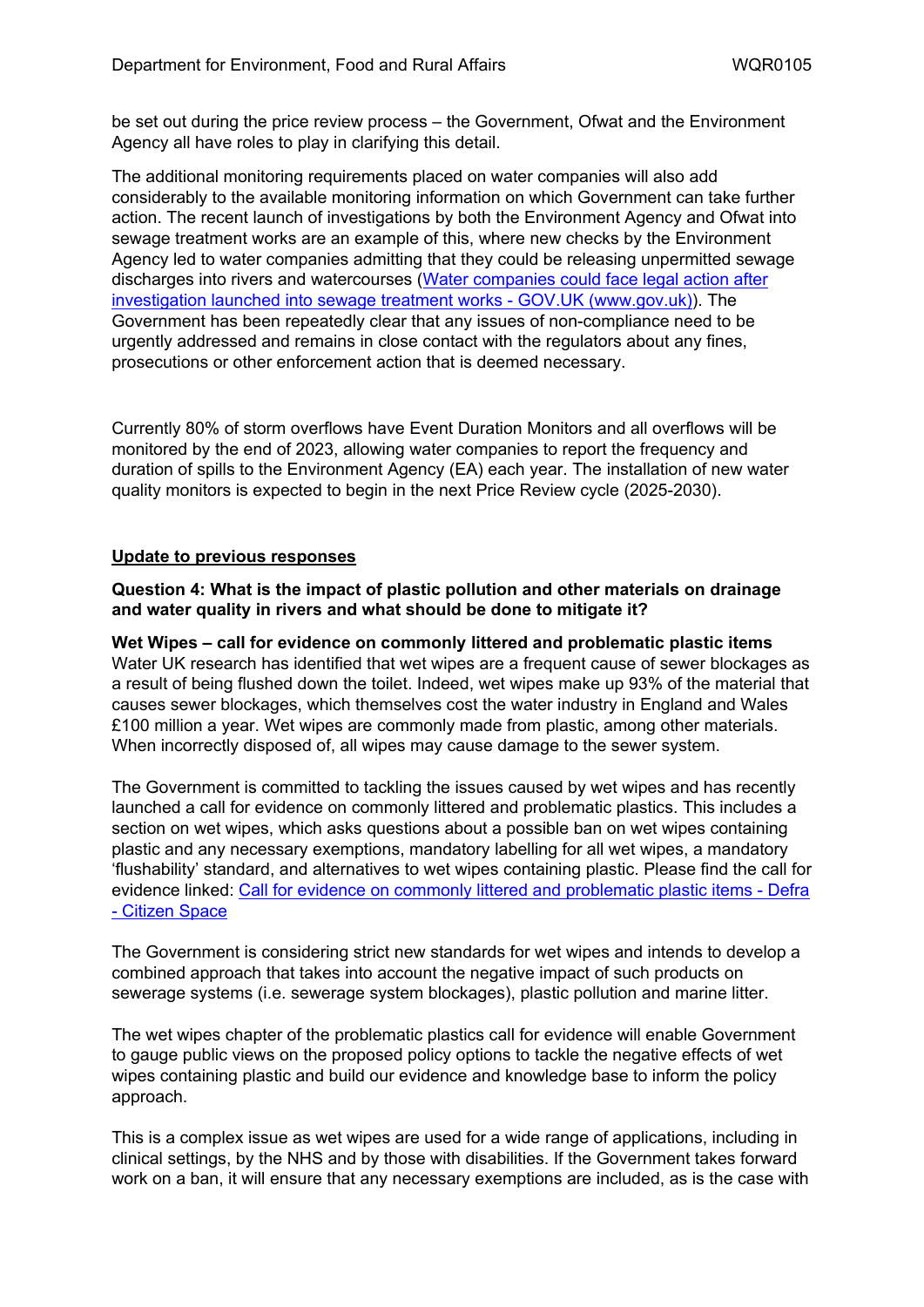bans on single use plastic straws and cotton buds, so that those who really need to use them are still able to do so.

#### **Question 6: What is the required investment level needed to minimise storm overflows vs the scope for sustainable drainage and nature-based solutions?**

One of the early work strands of the Storm Overflows Taskforce was to commission a research project to gather a comprehensive evidence base about the costs, benefits, and feasibility of different options to decrease the frequency and harm of storm overflow discharges.

Since providing Defra's initial response in February, an independent report by Stantec has now been published on gov.uk [\(https://www.gov.uk/government/publications/storm](https://eur03.safelinks.protection.outlook.com/?url=https%3A%2F%2Fwww.gov.uk%2Fgovernment%2Fpublications%2Fstorm-overflows-evidence-project&data=04%7C01%7CElizabeth.Allen%40defra.gov.uk%7Cfea1d86ef3fa42816fdc08d9a5135857%7C770a245002274c6290c74e38537f1102%7C0%7C0%7C637722324762106253%7CUnknown%7CTWFpbGZsb3d8eyJWIjoiMC4wLjAwMDAiLCJQIjoiV2luMzIiLCJBTiI6Ik1haWwiLCJXVCI6Mn0%3D%7C1000&sdata=RHu6VtpugbKp6I6nN6rfQevjUo2p5UjFnNyBmkwUZps%3D&reserved=0)[overflows-evidence-project\)](https://eur03.safelinks.protection.outlook.com/?url=https%3A%2F%2Fwww.gov.uk%2Fgovernment%2Fpublications%2Fstorm-overflows-evidence-project&data=04%7C01%7CElizabeth.Allen%40defra.gov.uk%7Cfea1d86ef3fa42816fdc08d9a5135857%7C770a245002274c6290c74e38537f1102%7C0%7C0%7C637722324762106253%7CUnknown%7CTWFpbGZsb3d8eyJWIjoiMC4wLjAwMDAiLCJQIjoiV2luMzIiLCJBTiI6Ik1haWwiLCJXVCI6Mn0%3D%7C1000&sdata=RHu6VtpugbKp6I6nN6rfQevjUo2p5UjFnNyBmkwUZps%3D&reserved=0). The report considers a wider range of policies and scenarios with their respective cost and impact on customer bills, including the costs to separate the combined sewer network. The Government will consider its findings carefully, alongside other recommendations from the Storm Overflows Taskforce.

## **Question 7: How effective are the planning policy and standards around sustainable drainage systems to reduce urban diffuse pollution in England?**

Since providing Defra's initial response, the Government has commenced a review of Schedule 3 of the Flood and Water Management Act 2010. This review will consider whether the current National Planning Policy Framework process is delivering the required quantity and quality of SuDS in new developments or whether the Schedule, concerning the mandatory approval and adoption of SuDS by the appropriate Local Authority, should be implemented. The review will also consider if there are any alternative approaches to achieve the desired goals. Schedule 3 also makes statutory the technical design standards for SuDS and makes the automatic Right to Connect to existing sewers for new developments conditional on planning approval of the SuDS scheme for the development.

## **Question 9: How effective is Ofwat's remit and regulation of water companies? Does it facilitate sufficient investment in improvements to water quality, including sustainable drainage systems and nature-based solutions such as constructed wetlands?**

In July 2020 Defra and the water regulators, including Ofwat, invited water companies to support the country's green economic recovery from the COVID-19 pandemic by submitting proposals for new innovative schemes to enhance the environment and support economic growth. Companies were also invited to submit proposals to accelerate existing plans and environmental priorities within the agreed 2020-25 plans. In July 2021 Ofwat approved £2.7 billion of investment for five water companies to deliver environmental improvements. £793 million of investment in new schemes was approved as well as £1.9 billion of accelerated schemes. The new investment supports schemes that will improve river water quality, reduce harm from storm overflows and create two new bathing rivers in addition to supporting other nature-based solutions.

In July 2021 Government consulted on a draft strategic policy statement for Ofwat which sets out our strategic priorities for Ofwat's regulation of the water companies in England. In the draft statement Government has been clear that it expects Ofwat to encourage increased use of catchment-wide, nature-based solutions and sustainable drainage schemes, where appropriate. It also states that Government expects Ofwat to drive water companies to improve their environmental performance, and sets a specific expectation that the water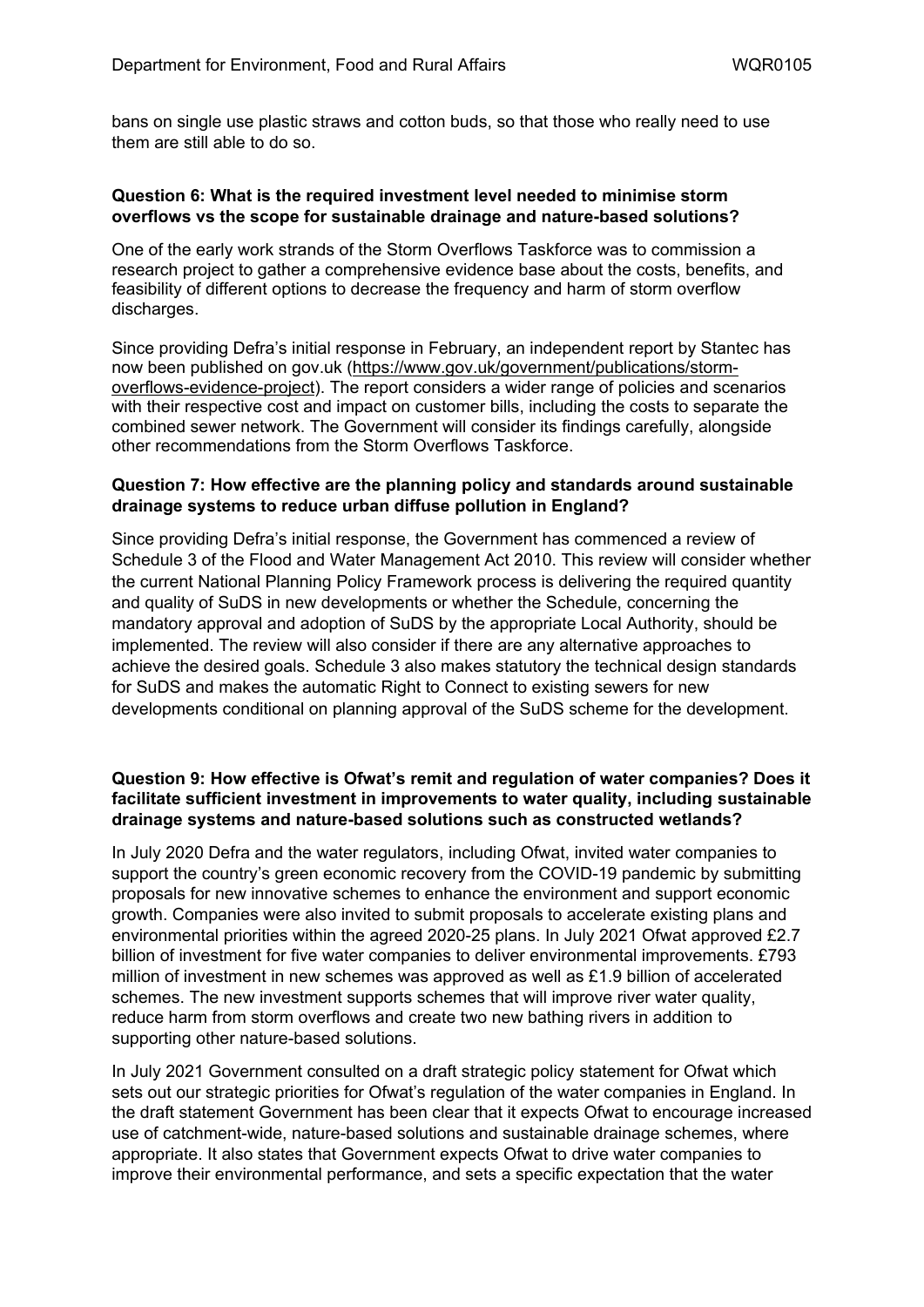companies take steps to 'significantly reduce the frequency and volume of sewage discharges from storm overflows'. The statement also sets out that Ofwat should challenge water companies to improve planning for, and investment in, water and wastewater services to improve resilience and reduce pollution incidents. The Government expects that water companies and Ofwat will do so in a way that represents best value for money over the longterm for customers, the environment and wider society. It also expects Ofwat to challenge companies to continue to drive down leakage and improve water efficiency for the benefit of current and future customers.

Government intends to publish the final strategic policy statement for Ofwat in early 2022.

Another component of the water company periodic review process is the Water Industry National Environment Programme (WINEP). This is the detailed programme of work undertaken by water companies, to determine the actions to improve environmental outcomes which will appear in water company business plans. Also in July 2021, Government, the EA and Ofwat consulted on a new methodology for developing the WINEP. In this new methodology, Government has made clear that it expects water companies to make more innovative uses of partnership working, as well as nature-based and catchmentbased solutions to address environmental challenges. The final WINEP methodology will be published shortly.

#### **Question 11: How could the designation of inland bathing waters by water companies affect the costs of achieving the associated water quality standards?**

Since providing Defra's initial response, the department has received four applications for bathing water designation: two applications for coastal areas and two applications for inland waters. All applications are currently under consideration against the criteria for bathing water designation, namely that the sites are used by large numbers of bathers and have facilities to promote and support bathing.

## **Agricultural pollution and the Wye catchment**

The Government is putting in place a number of complementary actions to address agricultural diffuse pollution. Government is almost doubling funding for the Catchment Sensitive Farming programme. This additional £17 million will allow all farms in England to access free 1-2-1 advice and support to help them reduce water and air pollution. Catchment Sensitive Farming undertook 186 farm visits in 2019, and the Wye and Usk Foundation undertook 318 visits to provide similar advice.

Environmental Land Management (ELM) schemes will seek to incentivise actions that protect the environment, and the Government is exploring the capacity for long term land use change in appropriate areas to reduce pollutant loadings in Protected Areas. Further, ELM will pay land managers for actions resulting in improved water quality, habitat protection and creation, species recovery, natural flood management and carbon capture. For example, in June this year the Secretary of State announced the Sustainable Farming Incentive Soil Standards, which will pay farmers to improve the fertility – and crucially for water, stability – of their soils. This standard will directly mitigate sediment run-off, which is the main way in which phosphorus moves from farmland to water bodies.

Within England all rivers are covered by environmental regulations to protect water quality, biodiversity and human health, this includes: the Nitrates Pollution Prevention Regulations (2015); the Water Resources (Control of Pollution) (Silage, Slurry and Agricultural Fuel Oil) (England) Regulations (2010) and the overarching Farming Rules for Water.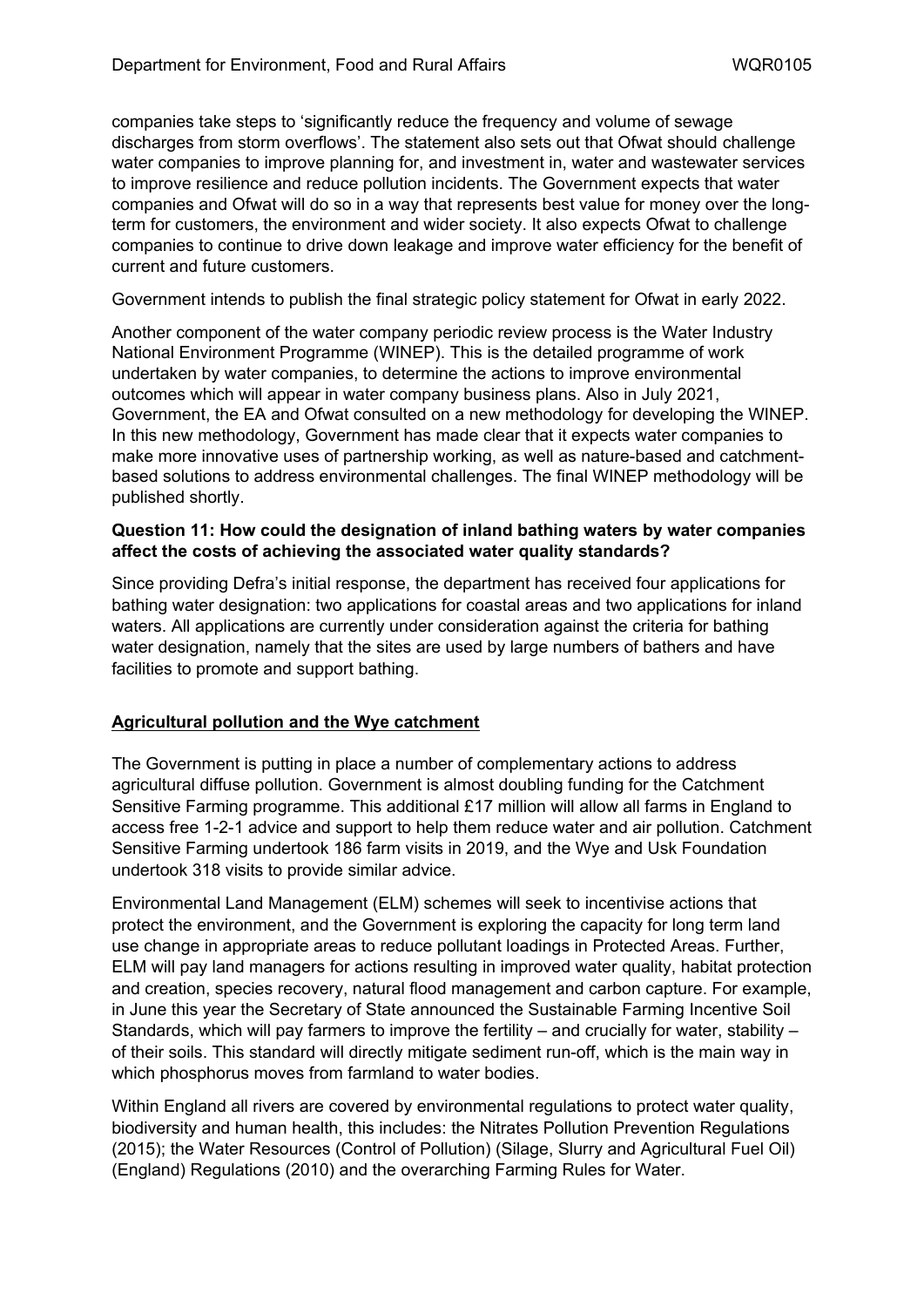The most recent of these, the Farming Rules for Water regulations, were introduced in 2018 to standardise good farm practices and offer a new, modern approach to regulation whereby farmers and land managers are able to determine what approach is best for individual circumstances of their land. The Farming Rules for Water encourage land managers to take reasonable precautions to prevent diffuse pollution from occurring. These precautions are actions that a land manager might be expected to do where it is practical and reasonable to do so in order to prevent runoff or soil erosion.

The Government has also recently increased funding to the Environment Agency (EA) for 50 new farm inspectors, whose focus will be high-risk catchments such as the Wye.

## **The Wye Catchment**

The Wye catchment area is internationally important for biodiversity, principally due to the wide range of rare river wildlife. Therefore, it is vitally important to protect this significant habitat.

The River Lugg sub-catchment is considered to be in an unfavourable conservation status, due to excess levels of phosphates. This phosphate pollution is mostly attributed to intensive agriculture (60-70%, varying across the catchment) and wastewater from water companies.

Dwr Cymru Welsh Water is working with EA and NRW given the cross-border nature of this catchment.

The EA is targeting regulatory activity towards high-risk areas (e.g. sloping fields with bare soil) and activities (e.g. spreading) and at locations where they have records of previous pollution incidents. It is also working with Dwr Cymru Welsh Water to reduce phosphate in the catchment from sewage treatment works. Dwr Cymr Welsh Water have a funded programme of investment at a number of sewage works in the catchment which will significantly reduce the contribution from sewage works by 2025. Larger sewage treatment works currently have (or will have by 2025) phosphate limits. With smaller works, initiatives such as the development of integrated wetlands are helping reduce their phosphate load.

Improving water quality is a Government priority. Minister Pow attended a roundtable meeting with Bill Wiggin MP, Minister Pincher of DLUHC, local NRW, EA and NE representatives, and Herefordshire Council on 13 July.

As a result of that meeting, a cross border meeting focussing on the Wye Catchment was convened by Herefordshire Council in September. The group brought together all the councillors and officers across all authorities, agencies, Welsh Water and WUF/ Herefordshire involved in protecting the catchment.

The meeting supports the ongoing work of the Nutrient Management Board and its associated Technical Advisory Group to find effective solutions. These are documented through a Nutrient Management plan, which was updated in November 2021 with an accompanying Phosphate Action Plan. The Nutrient Management Plan is designed to enable the desired sustainable economic growth in Herefordshire, including housing development, whilst achieving and maintaining Favourable Condition Status for the River Wye SAC.

In the short term, Natural England have been working with Herefordshire Council to enable nutrient neutral housing projects to proceed. This has included funding put in place by the Council for a wetlands scheme, which will have a series of eight interconnected wetlands, and support nutrient management in the area.